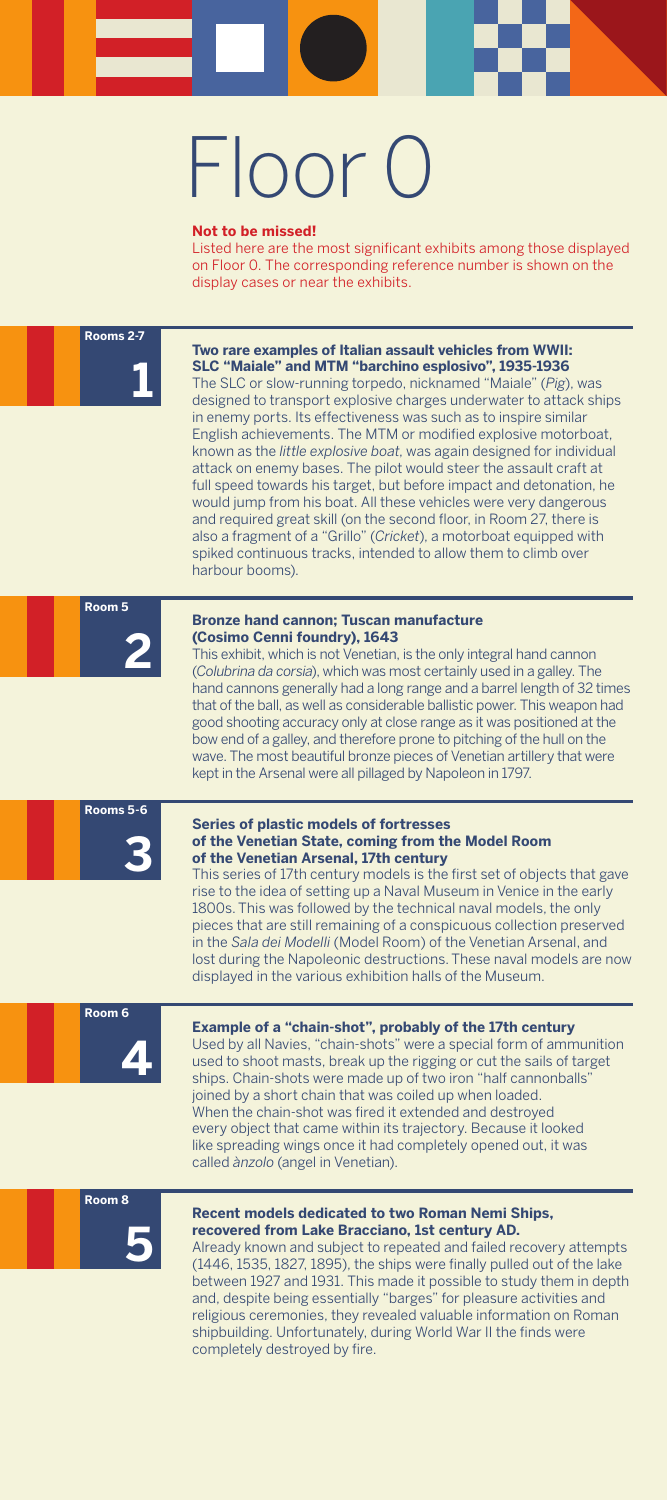**9**





**11**



### **8 Room 14**

#### **Room 15**

**Room 16**

**Room 17**

# Floor 1

#### **Parchment of a geographical chart of the Mediterranean by cartographer Diogo Homem, 1557**

Diogo Homem (1521-1576), was a Portuguese cartographer like his father, Lopo Homem. Due to a crime, he was forced to exile from his country, first in England and then he settled and worked in Venice. The works of Diogo Homem are of exceptional graphical quality and beauty, and the one kept here, although a portolan chart, is well representative of the whole European continent.

#### **Reconstructive model of a galley, 1881**

In 1881, Admiral Luigi Fincati, director of the Naval Museum and scholar of ancient building methods, proposed a series of technical models that reproduced various types of ancient ships with oars, such as the *frigata*, the *fusta*, and the *galea*. For the first time, the latter showed the historical accuracy of the "*alla sensile*" rowing method, which was considered unlikely at his day and age. The method consisted of one oar per man, with three sharing the same bench, consequently in the 16th century also called "*trireme*" (three oars). In the same room, a life-size oar that was experimentally recreated by Fincati himself is on display.

#### **Three examples of galley side bands (in more recent times, also known as** *cortelà***), 17th – 18th centuries**

Since the 15th century, the "command zone" of the galley, that is the stern, was decorated and the side bands or external stern sides were always the most striking elements. When disarmed, they were often disassembled from the vessel and kept by the nobleman who had commissioned them, but sometimes they were also preserved in the Arsenal in memory of famous commanders. Of the three side bands exhibited here, the two red and gilded ones could have belonged to the galley *Capitana* of Lazzaro Mocenigo, or also to that of Francesco Morosini, conqueror of the Peloponnese.

#### **Galley anchor, probably of the 17th century**

Like every ship, even the Venetian galleys had various types of anchors on board, according to necessity. They were all in the shape of a grapnel (in Venetian *rampegón*) and had specific names, such as *marzocco* or *rampegón da sòrzer* (which means "anchoring") but for simplicity they were all called *irons*. The anchor displayed is characteristic for its four rather short *flukes*, evidently not to take up too much space on deck, but made more efficient by oversized *palms* ("scoops" to grip into the sandy bottom).

#### **Large model of a first-rank "Cesare" vessel, early 19th century**

This model shows every detail of a boat whose construction had started under the Venetian Republic, then completed under napoleonic rule and finally launched on 7 November 1815 in the presence of the Austrian Emperor, Francis I. Thanks to the scale and loyalty to the original it can be considered a "real ship" in miniature; an excellent piece of research of construction and naval equipment of that period. Of particular interest, hanging from the mainsail boom is the "lifebuoy" to rescue men at sea.

#### **Model of the last** *Bucintoro***, 1824**

Since 1177, the famous Venetian parade ship accompanied public ceremonies, and was increasingly extravagant with every new construction. The last 18th century *Bucintoro*, was eventually destroyed for contempt during the Napoleonic conquest. In the early 19th century, this stunning model, was made to recall its memory. In the Room, it is surrounded by some original finds, also related to similar vessels from previous eras; other fragments can be found at the Correr Museum.

#### **Not to be missed!**

Listed here are the most significant exhibits among those displayed on Floor 1. The corresponding reference number is shown on the display cases or near the exhibits.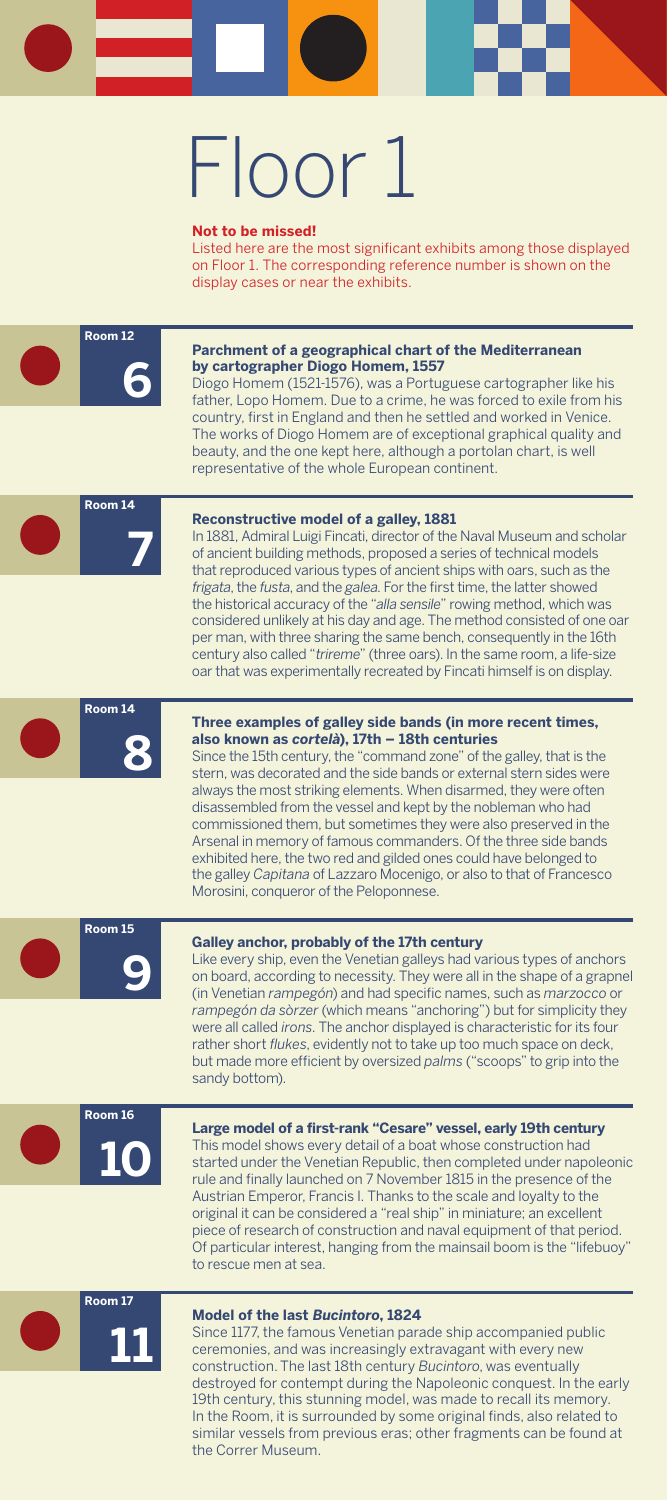

**17**









**Room 28**

# Floor 2

#### **Model of a "Roma" battleship, 1985-2005**

Donated by the modeller, Giancarlo Barbieri, it is the largest and most complete model dedicated to the famous and unfortunate Italian battleship "Roma"; built exclusively on the basis of original technical documentation, its precision covers every minute detail, like the engines of the service boats and the vehicles for the Admiral's use parked on the bridge.

#### **Set of naval sketches by the artist Ippolito Caffi, 1866**

Ippolito Caffi from Belluno, one of the most important artistic figures of his time and an epigone of Venetian vedutism, was also a fervent patriot of the Risorgimento. He wanted to witness the clash between the Italian and the Austrian fleet (composed almost entirely of Venetians, so much so that Venetian was spoken on board until 1918...) at all costs and hence boarded the flagship "Re d'Italia", which sunk during the battle of Lissa, and where unfortunately he too lost his life. These sketches, made just before then, are now valuable evidence.

#### **Lifeboat of the "Re d'Italia", 1866**

The boat bears evidence to the battle of Lissa, being the boat that saved the life of Admiral Persano, commander of the Italian fleet as the flagship "Re d'Italia" (5963 t, built in New York in 1861) sunk during the battle. It is a classic *skiff* at the service of the Commander.

#### **Set of pre-unitary Navy uniforms, 1790**

Collection of uniforms of various pre-unitary Italian navies, some of which are not well-identified. Among them are particularly interesting Venetian uniforms, dating back to 1790. The dominant blue colour is certainly not surprising (prevalent in all navies) and the presence of red: the official colours of the Venetian State were blue and gold, but the "colour" of the Venetian naval fleets was bright red, and in fact, the flags and decorative drapes on ships were of that colour.

#### **Sets of large celebratory rings, 19th century**

After the annexation of Venice to Italy, to commemorate the tradition of the Marriage of the Sea, large celebratory rings were made at each launch of important ships in the Arsenal. The rings were blessed and then hung with a ribbon to the ship's stern at the time of launching, and then kept on board.

#### **Venetian navy flag, probably from the 18th century**

Several examples of flags and banners are preserved in Venetian museums as examples of valuable workmanship. This drape is important as it is a common flag of the Venetian Navy, like the thousands that were produced across the centuries and then destroyed. This flag comes from a donation by the Giustinian family, who had their own with the family coat of arms between the lion's legs instead of the usual open book. It represents the typical national flag of the navy in the 18th century, in simple bright red cotton cloth with a yellow border, a blue strip to symbolize the sea and sewn into the centre is a yellow lion ("shaded", as it was said in those days) holding a cross, because Venice has always wanted to represent a Christian power.

#### **Not to be missed!**

Listed here are the most significant exhibits among those displayed on Floor 2. The corresponding reference number is shown on the display cases or near the exhibits.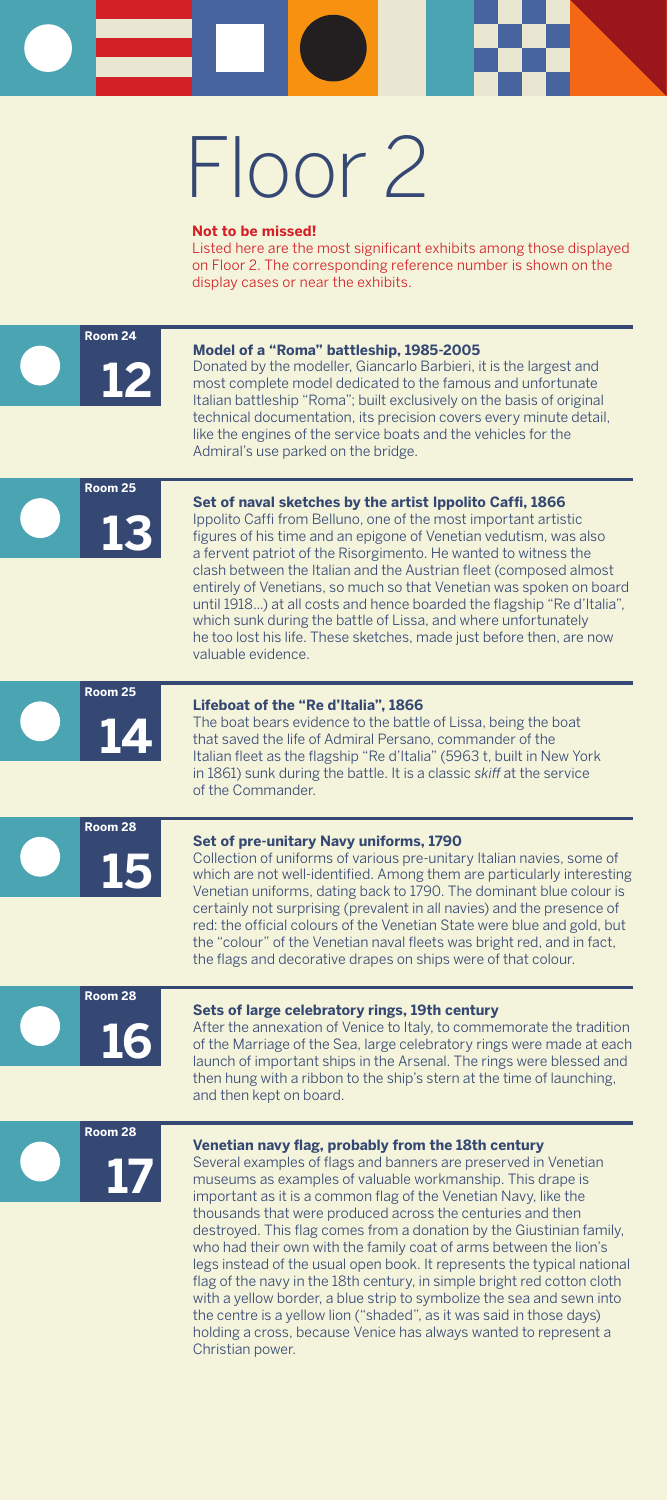

**20**







### **19 Room 33**

#### **Room 33**

#### **Room 34**

#### **Room 34**

#### **Room 35**

#### **Room 35**

# Floor 3

#### **Pleasure boat, Neapolitan manufacture, probably dating back to the 18th century**

This boat is called *feluca* but it has never had sails. It is not a Venetian pleasure boat, but it is very interesting for its elegant line and mostly because the stern part of the hull is built exactly like a small galley; this has value above all considering its originally 18th century construction.

#### **Series of "votive" offerings of various ages, 17th-18th centuries**

Votive offerings, in the maritime context, represent the practice of resorting to the divine intervention when the capacity to fight against the hazards of the sea is exhausted. Present in almost all churches of the Mediterranean coastal towns, many votive offerings were removed and destroyed as they were considered of little artistic value. This collection comes from the Campania area, from the churches of the Madonna del Carmine in Torre del Greco and from that of the Madonna dell'Arco in Naples. On the Venetian coast you can see them in the church of San Domenico in Chioggia and in the Sanctuary of the Madonna di Barbana in the lagoon of Grado.

#### **Models of typical Chioggia fishing boats (***tartàna***,** *bragòzzo***,** *batelùcio***), 1870**

These three models are very important, both as regards the technical quality with which they are made, and because they provide accurate evidence of the particular decorations in use at the time and the rigging such as sails and nets. The *tartàna* model, the largest deep-sea fishing vessel used at the time, is one of only two existing models.

#### **Example of a large frame saw, known as** *spartidóra***, 19th – early 20th centuries**

Before the industrial era, wood was cut into planks by hand, for any type of use, employing an effective and practical frame saw used by two people, as is well shown in the illustration. The name derives from the fact that it was used to "divide" the log into various planks.

#### **Peggy Guggenheim's personal Gondola, '50s/'60s of the 20th century**

The gondola has always been the typical means of transport for people of a high social status. Over the centuries noble families owned one or several gondolas with gondoliers at their service (called *de casàda*, or of the family in Venetian) but with the advent of engines gondolas progressively disappeared. When the famous American collector Peggy Guggenheim came to live in Venice, she wanted to revive the ancient Venetian tradition and had a gondola built, employing a gondolier to accompany her on quiet city journeys. In 1979 she donated her boat to the Naval History Museum, and it therefore represents the last Venetian *gondola de casàda*.

#### **Two examples of typical Venetian boats: the** *barchéta* **and the** *gondola falcàda***, 19th century**

Venice has always been populated by boats of many different types, which then disappeared with the advent of motorisation. Nevertheless, these two surviving examples show that even the "poor" boats had very refined technical features, such as the asymmetrical construction, like the renowned gondola. The *barchéte* were mainly used for ferry services (for example, between Venice and Lido) while the *barchéte a cóa de gàmbaro* (also called *gondole falcàde*) were used for normal city services, like the gondolas of the time, and comparable to today's taxiboats.

#### **Not to be missed!**

Listed here are the most significant exhibits among those displayed on Floor 3. The corresponding reference number is shown on the display cases or near the exhibits.